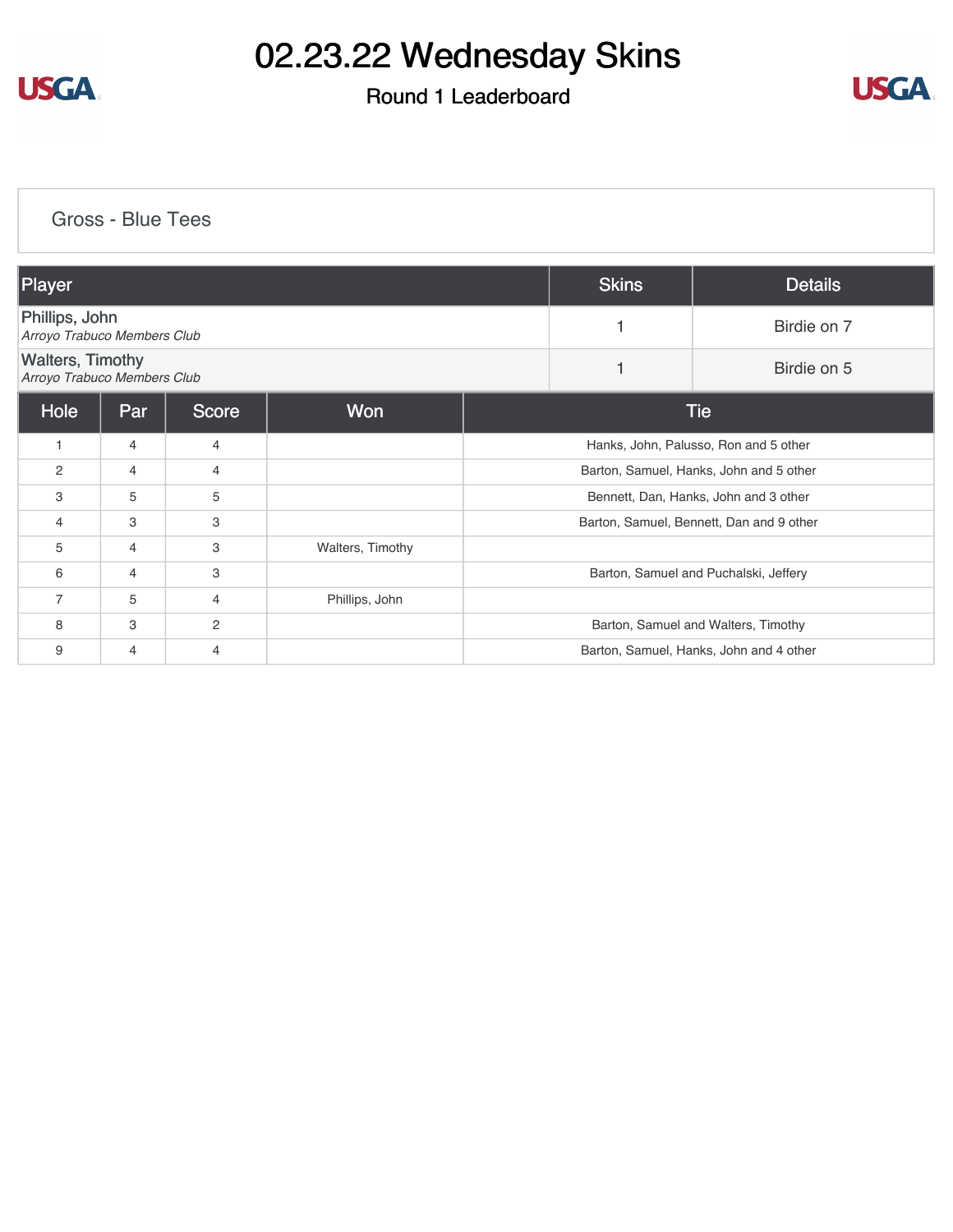

### Round 1 Leaderboard



[Net - Blue Tees](https://cdn2.golfgenius.com/v2tournaments/8243033412605075811?called_from=&round_index=1)

| Player                                                 |     |                |                  | <b>Skins</b>                               | <b>Details</b>                        |                                       |  |
|--------------------------------------------------------|-----|----------------|------------------|--------------------------------------------|---------------------------------------|---------------------------------------|--|
| Phillips, John<br>Arroyo Trabuco Members Club          |     |                |                  |                                            |                                       | Birdie on 7                           |  |
| <b>Walters, Timothy</b><br>Arroyo Trabuco Members Club |     |                |                  |                                            |                                       | Eagle on 5                            |  |
| Hole                                                   | Par | <b>Score</b>   | Won              |                                            | <b>Tie</b>                            |                                       |  |
| $\overline{1}$                                         | 4   | 4              |                  |                                            | Hanks, John, Palusso, Ron and 5 other |                                       |  |
| $\overline{c}$                                         | 4   | 3              |                  | Barton, Samuel, Minkin, Robert and 4 other |                                       |                                       |  |
| 3                                                      | 5   | 4              |                  | Bennett, Dan and West, Anton               |                                       |                                       |  |
| $\overline{4}$                                         | 3   | $\overline{c}$ |                  | Barton, Samuel, Bennett, Dan and 7 other   |                                       |                                       |  |
| 5                                                      | 4   | $\overline{c}$ | Walters, Timothy |                                            |                                       |                                       |  |
| 6                                                      | 4   | 3              |                  |                                            |                                       | Barton, Samuel and Puchalski, Jeffery |  |
| $\overline{7}$                                         | 5   | 4              | Phillips, John   |                                            |                                       |                                       |  |
| 8                                                      | 3   | $\overline{c}$ |                  |                                            |                                       | Barton, Samuel and Walters, Timothy   |  |
| 9                                                      | 4   | 3              |                  | Barton, Samuel and Peterson, Chris         |                                       |                                       |  |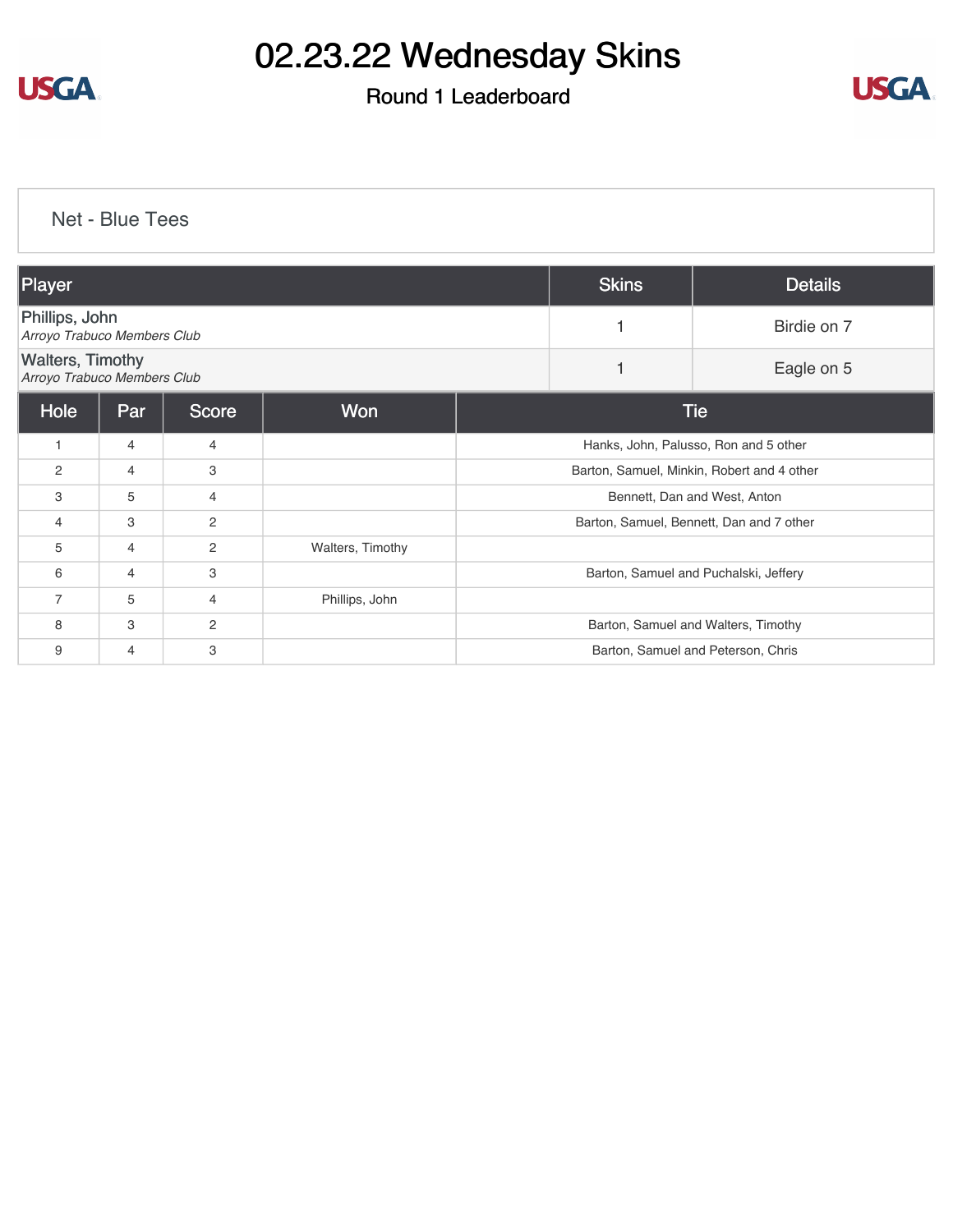

### Round 1 Leaderboard



#### [Gross - White Tees](https://cdn2.golfgenius.com/v2tournaments/8243034213650030948?called_from=&round_index=1)

| Player                                              |                |              | <b>Skins</b>  | <b>Details</b>                        |
|-----------------------------------------------------|----------------|--------------|---------------|---------------------------------------|
| <b>McLane, Larry</b><br>Arroyo Trabuco Members Club |                |              | 3             | Birdie on 1, Birdie on 2, Birdie on 9 |
| Hurst, James<br>Arroyo Trabuco Members Club         |                |              | 1             | Birdie on 5                           |
| Hole                                                | Par            | <b>Score</b> | Won           | <b>Tie</b>                            |
| 1                                                   | $\overline{4}$ | 3            | McLane, Larry |                                       |
| 2                                                   | 4              | 3            | McLane, Larry |                                       |
| 3                                                   | 5              | 5            |               | Corbin, Ron, Deal, Tim and 3 other    |
| 4                                                   | 3              | 2            |               | Deal, Tim and Marycz, Robert          |
| 5                                                   | $\overline{4}$ | 3            | Hurst, James  |                                       |
| 6                                                   | $\overline{4}$ | 4            |               | Deal, Tim, Hurst, James and 6 other   |
| $\overline{7}$                                      | 5              | 5            |               | Deal, Tim, Hurst, Robert and 2 other  |
| 8                                                   | 3              | 3            |               | Corbin, Ron, Deal, Tim and 4 other    |
| 9                                                   | $\overline{4}$ | 3            | McLane, Larry |                                       |